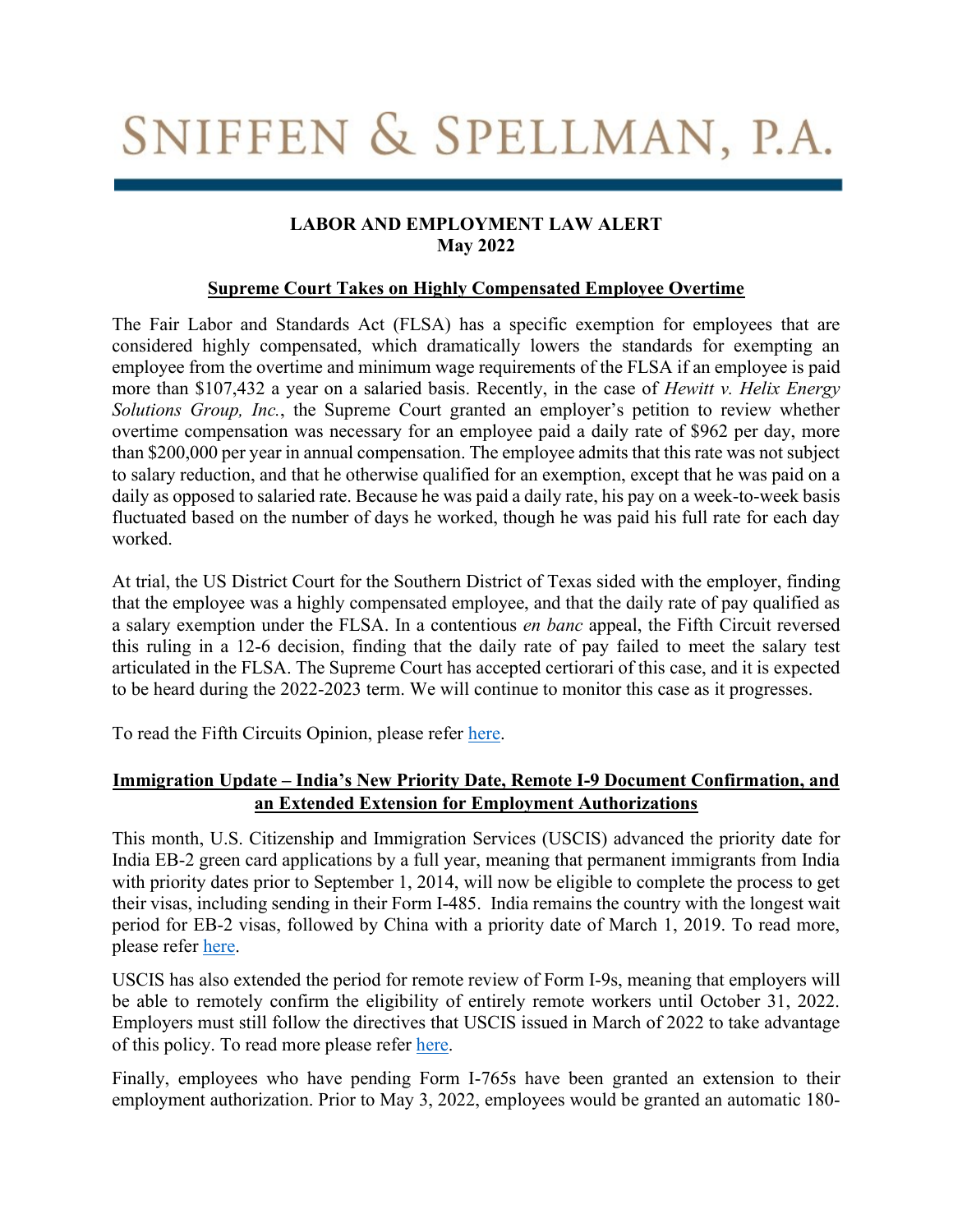day extension upon sending in their Form I-765, a form used for a variety of visas to acquire an employment authorization document. This has been extended to 540 days, in light of the amount of time USCIS takes to process the Form I-765. This extension will only be valid through October 26, 2023. This extension is intended as a stop-gap measure to prevent the loss of workers due to the lag in processing these forms. To read more please refer [here.](https://www.federalregister.gov/documents/2022/05/04/2022-09539/temporary-increase-of-the-automatic-extension-period-of-employment-authorization-and-documentation)

#### **Supreme Court Holds that Emotional Distress Damages Are Not Available Under Certain Anti-Discrimination Statutes**

In a ground-breaking decision in *Cummings v. Premier Rehab Keller*, the United States Supreme Court recently held that damages for emotional distress are not recoverable in a private action for discrimination brought pursuant to the Rehabilitation Act of 1973 (the "Rehab Act") or the Patient Protection and Affordable Care Act (the "ACA"). Federal courts had previously been split on the issue, but the Supreme Court has now definitively barred plaintiffs from recovering for emotional injuries under the Rehab Act or the ACA.

The plaintiff in *Cummings*, who is deaf and legally blind, sued her physical therapy provider for disability discrimination under the Rehab Act and the ACA for failing to provide an American Sign Language interpreter during her physical therapy sessions. Her only damages were for emotional distress. However, in a 6-3 decision authored by Chief Justice John Roberts, the Supreme Court dismissed the plaintiff's claims, holding that emotional distress damages are not available under either statute.

The Supreme Court's ruling was based on long-standing precedent that holds that statutes governing recipients of federal funding pursuant to the Spending Clause of the United States Constitution (such as the Rehab Act and the ACA) are contractual in nature and typically do not allow for the recovery of punitive damages (absent specific language in the statute). The Supreme Court in *Cummings* extended this reasoning, and held that emotional distress damages, like punitive damages, are not traditionally available in suits for breach of contract. The Court also note that the Rehab Act and ACA are silent as to such special damages, and as a result, held that damages for emotional distress are no longer available to plaintiffs under the Rehab Act or the ACA.

Click [here](https://www.supremecourt.gov/opinions/21pdf/20-219_1b82.pdf) to read more.

# **EEOC Speaks on Use of Artificial Intelligence in Hiring Process**

On May 12, 2022, the Equal Employment Opportunity Commission ("EEOC") released [guidance](https://www.eeoc.gov/laws/guidance/americans-disabilities-act-and-use-software-algorithms-and-artificial-intelligence) on employers using algorithms and other artificial intelligence ("AI") to assist in the hiring process. The EEOC recently launched its "AI Initiative" with the goal of educating employers and applicants on using AI properly, and not perpetuating discriminatory hiring practices. While the new guidance focuses mainly on the Americans with Disabilities Act ("ADA"), it is expected that the EEOC will apply some of these new definitions and guidance to other protected classes in the future.

The EEOC discussed three areas where the use of AI could violate the ADA. These included: (1) Using AI that intentionally or unintentionally "screens out" applicants or employees on the basis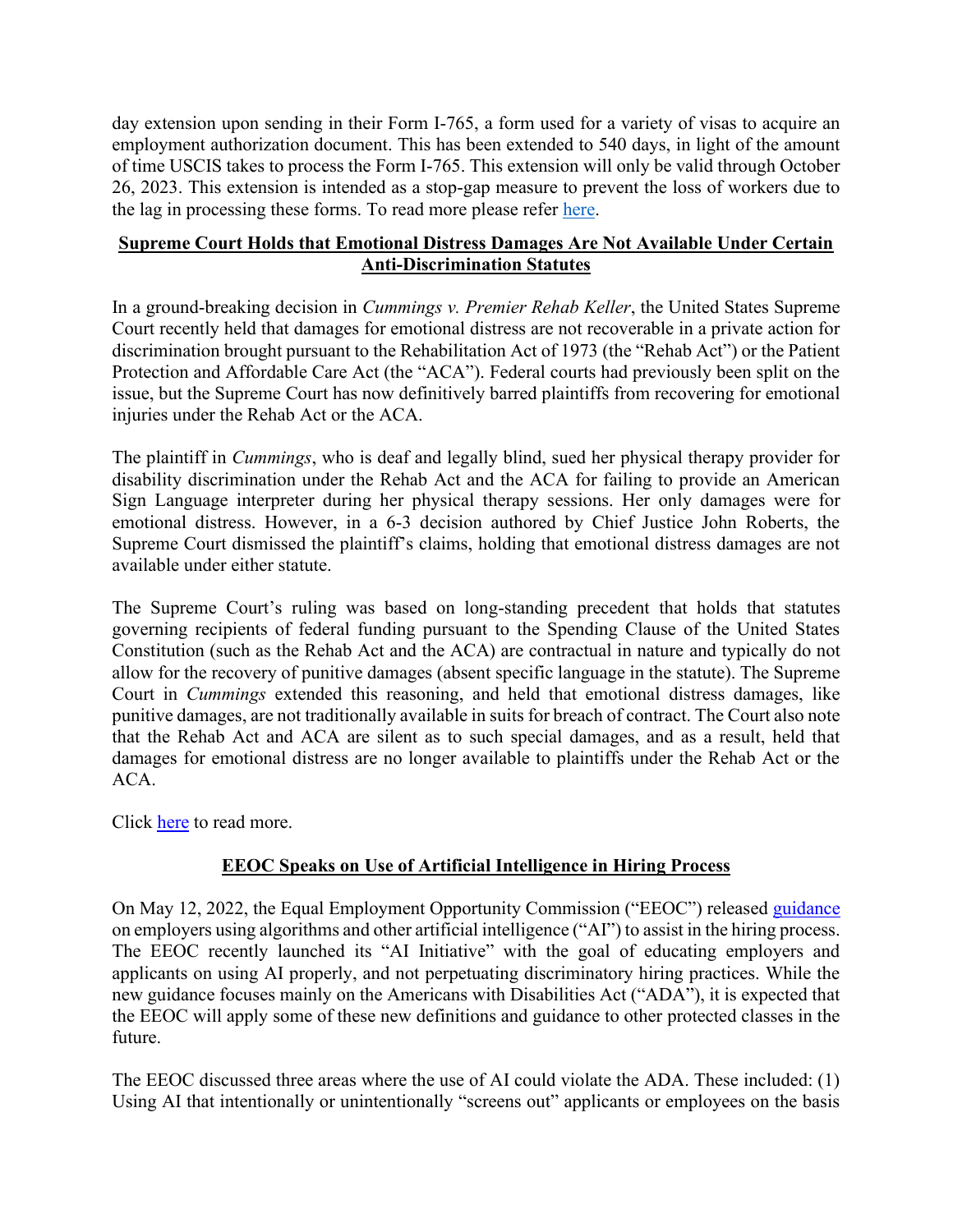of disability; (2) Not providing a reasonable accommodation for the applicant to be rated fairly and accurately by the AI; and (3) Using AI that violates ADA restrictions on disability related inquiries and medical examinations.

In addition to listing how AI could violate the ADA, the EEOC recommended practices to reduce the chances of unlawful discrimination. Some of these recommendations included: consistently evaluating the AI software to make sure it is not screening out individuals; ensuring that the AI or algorithms are accessible for persons with disabilities; and including advertisements noting the availability of reasonable accommodations in the application process.

While this guidance may be evolving as fast as AI technology itself, it is important for employers using this technology to stay up to date on EEOC standards.

## **Supreme Court Holds that "Prejudice" Is Not Required to Show Waiver of Right to Arbitration**

The Supreme Court recently held that employers faced with claims subject to an arbitration clause may waive the right to compel arbitration if they first engage in litigation, even if the opposing party was not prejudiced by the employer's actions.

In *[Morgan v. Sundance,](https://www.supremecourt.gov/opinions/21pdf/21-328_m6ho.pdf)* an hourly employee signed an agreement at the beginning of her employment to arbitrate any and all future employment disputes. Despite this agreement, the employee filed a nationwide class action suit against her employer alleging wage and hour violations. Her employer initially defended itself as if no arbitration agreement existed. The employer first filed an unsuccessful motion to dismiss, and then an answer to the lawsuit that asserted 14 affirmative defenses, none of which mentioned the arbitration agreement. The employer also participated in mediation of the suit, and only moved to compel arbitration when a settlement was not reached. The employer's motion to compel arbitration occurred *eight* months after the lawsuit began. The employee opposed the motion, arguing that the employer had waived its right to arbitration by litigating the matter for so long. The trial court agreed, but on appeal the Eighth Circuit Court of Appeals rejected the employee's argument because even though the employer had waited eight months to compel arbitration, the employee had suffered no prejudice due to the delay as no formal discovery had taken place. The Eight Circuit's ruling was consistent with the strong federal policy favoring arbitration under the Federal Arbitration Act (the "FAA").

The Supreme Court ultimately reversed the Eighth Circuit in a narrow decision, holding that the FAA's policy favoring arbitration did *not* require a party to show prejudice to demonstrate waiver of the right to arbitrate. The Court based its decision on the premise that the FAA makes it clear that courts are not to create arbitration-specific procedural rules, and instead should treat arbitration agreements like any other contract. Accordingly, because federal courts assessing contractual waiver arguments generally do not ask about prejudice, doing so in the arbitration context would be a "special arbitration-preferring procedural rule."

The takeaway from the Supreme Court's ruling for employers is that a party claiming an opponent waived its right to arbitration may not be required to show that it was prejudiced by the opponent's participation in litigation and/or delay in seeking to enforce the arbitration agreement. To avoid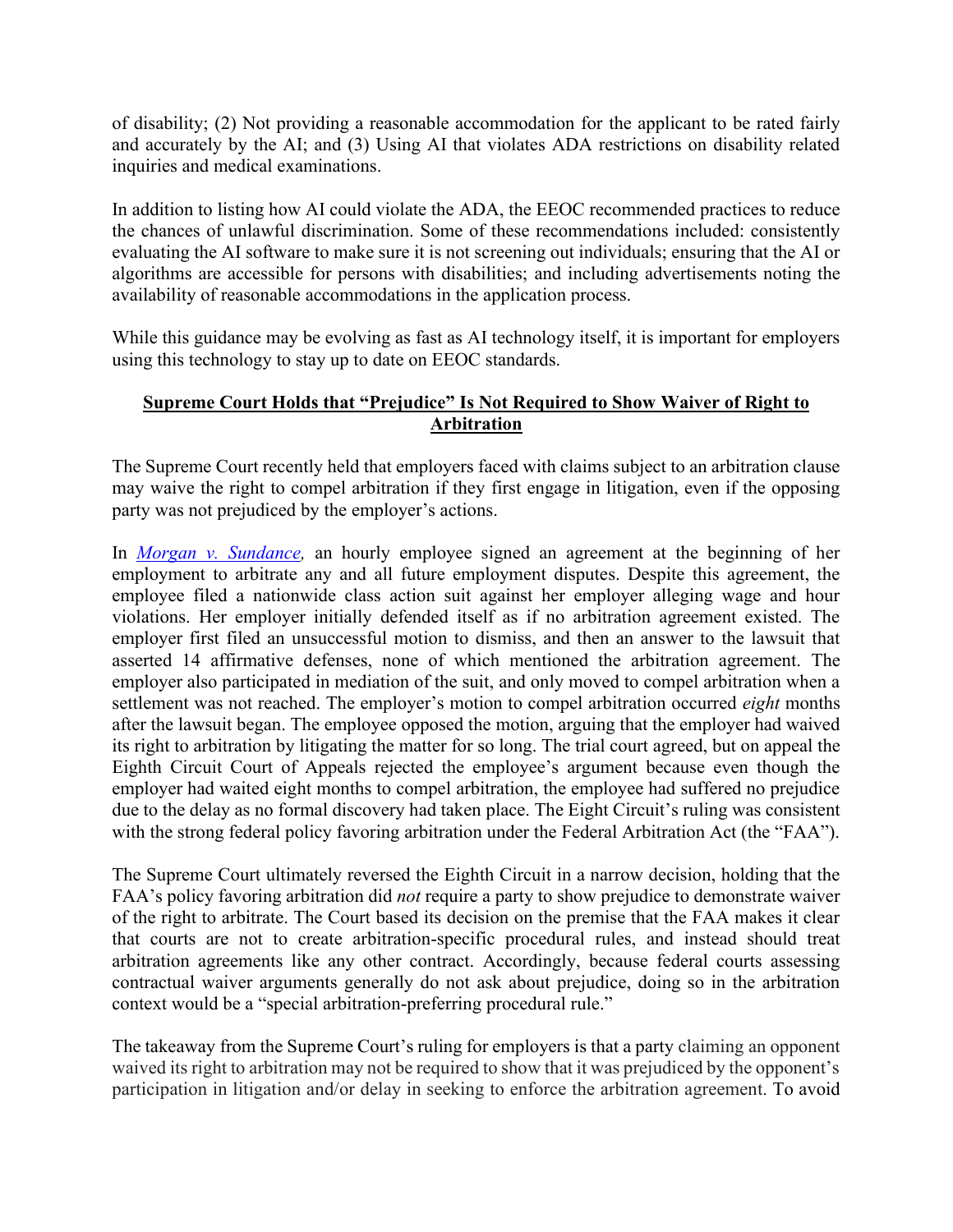potentially waiving the right to arbitrate, employers seeking to invoke arbitration should do so as early as possible, and should avoid taking actions (e.g. participate in litigation) inconsistent with that right.

## **Five States Seek Injunction Halting Biden Administration Minimum Wage Hike**

Back in April of 2021, the Biden Administration issued an Executive Order increasing the minimum wage for federal government contractors to \$15/hour. In November 2021, the Department of Labor issued its final rule implementing the new standard on new contracts or contracts being renewed after January 30, 2022. While the Biden Administration's rule applies to the majority of federal contracts within the United States and its territories, it does not apply to contracts for the manufacturing or furnishing of materials, supplies, articles, or equipment to the federal government, including those that are subject to the Walsh-Healey Public Contracts Act*.*

In February 2022, Indiana, Idaho, Arizona, Nebraska, and South Carolina filed suit attempting to block implementation of the wage hike, and ultimately moved for a preliminary injunction on April 18. The states' argument is based on two trains of thought: (1) that President Biden has exceeded his power given to the President under the Procurement Act and directly defied the will of Congress; and (2) that the Department of Labor violated the Administrative Procedure Act (the APA) when adopting the implementing regulations by not considering and discussing alternatives.

Oral argument on the preliminary injunction is tentatively scheduled for June 27-30, or July 11- 12. Until then, it is important for employers with federal contracts to abide by all existing rules and regulations regarding wages and stay up to date on the status of this lawsuit.

#### **Firm News**

[Rob Sniffen](https://sniffenlaw.com/sniffen/) co-presented "Handling Employment Actions in the Public Sector" at the Defense Research Institute's Annual employment law conference in Denver, Colorado. Mr. Sniffen's presentation included a discussion about the unique challenges faced by public sector employers in defending federal and state employment litigation.

Sniffen and Spellman is pleased to announce that its Managing Partner, Rob Sniffen, has been ranked in the 2022 Edition of Chambers USA as one of the state's leading labor and employment lawyers. In ranking Mr. Sniffen *Chambers USA* states:

**Robert Sniffen** of Sniffen & Spellman has a comprehensive labor and employment practice, which includes both contentious and noncontentious mandates. He is especially well regarded for his representation of local government and other public sector employers.

*"Robert Sniffen is very intelligent and practical. He is a true collaborator."*

# **Past Issues of the Labor and Employment Law Alert Available on Website**

You may view past issues of the Labor and Employment Law Alert on the Firm's website: [www.sniffenlaw.com](http://www.sniffenlaw.com/). After entering the Firm's website, click on the "Publications" page. Our